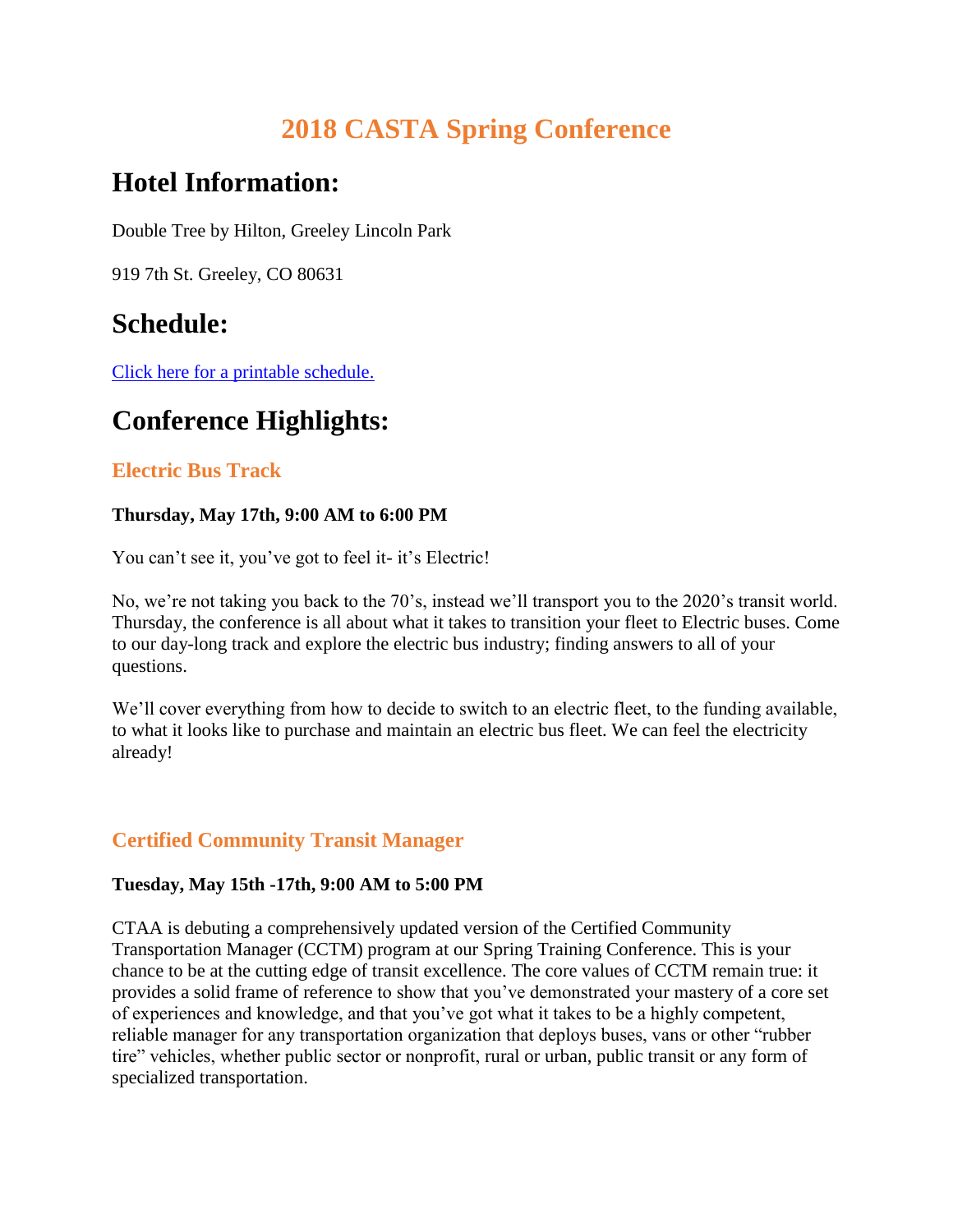Yes, there's a comprehensive test that you'll take on the third day of the CCTM program, but it's a better test than ever before. During the study class, you'll review all the core areas of the CCTM: (1) Service planning and system development, (2) Budgeting and financial management, (3) Transportation operations management, (4) Human resource management, (5) Procurement and contract management, and (6) Organizational leadership. The course and the exam assume you've got some experience as a transit manager, but even if you're new to the field, this is a useful overview of the major things any transit manager needs to know to do well at his or her job.

Not planning to take the CCTM exam? That's fine; you'll still draw value from the class, and are bound to learn new things that will help you in your transit management career.

### **Suits to Tattoos Keynote and Workshop**

#### **Wednesday, May 16th, 12:00 PM to 3:00 PM**

Have you said something to an employee or to your boss that didn't come out as you meant it, but you're still unsure where you went wrong? Imagine spending years mixing up British English with American English and offending people left and right on the daily. Kostas Voutsas spent his first few years in Michigan offending people with British English without knowing it and he's coming to CASTA to share what he learned so that you don't spend years making the same mistakes.

Join us on Wednesday for a keynote from Kostas followed by a workshop that focuses on improving work relationship and team building, finding ways to bridge the generational gaps in the workplace and how you can motivate all employees at your transit agency.

### **Passenger Oriented Operations**

#### **Thursday, May 17th, 10:30 AM to 12:00 PM**

With a societal change towards wanting services immediately and conveniently, how can transit change with the times? Come to our Passenger Oriented Operations training on Thursday morning to learn about how partnerships with quick responding transit service organizations like Lyft and Uber can widen the focus of your transit operations to more than routing and scheduling and include the Colorado communities you serve.

## **Session Presentations:**

#### **Keynote Presentations**

• [Suits to Tattoos: Secrets to Making Diversity Work](https://coloradotransit.com/wp-content/uploads/2018/05/casta2.pdf)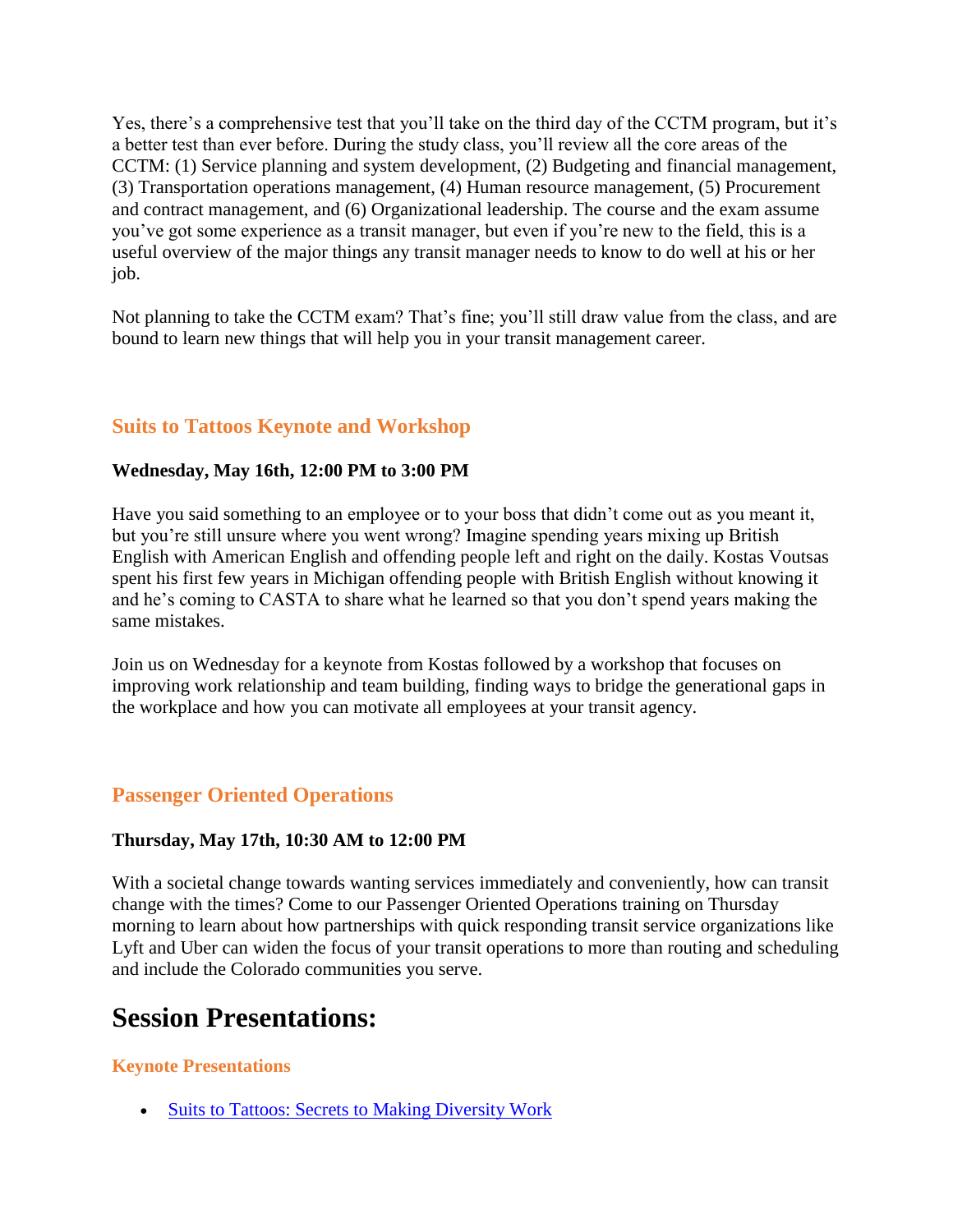- o Presenter: Kostas Voutsas, MBA MSHR/OD, Asst. Professor of Business, Dickinson State University
- [CASTA Spring Membership Meeting](https://coloradotransit.com/wp-content/uploads/2018/05/Committee-Meeting-Breakfast-ED.pptx)
	- o Presenter: Dave Averill, CASTA Board President
- [Lunch Keynote: Lets Go Colorado](https://coloradotransit.com/wp-content/uploads/2018/05/LGC_Presentation_CASTA_051718.pptx)
	- o Joe Kiely, Ports-to-Plains Alliance

## **Cache La Poudre**

- Bus Stop Design Can You Comply AND Be Welcoming?
	- o Presenters: [Roger Austin, CDOT, Greg Martinez, CDOT,](https://coloradotransit.com/wp-content/uploads/2018/05/Bus-Stop-Design.pptx.pdf) Jonathan Flager, Stantec.
- [ADA Requirements for Fixed Route & Paratransit Systems](https://coloradotransit.com/wp-content/uploads/2018/05/RLS-ADA-Presentation-CASTA-Spring.pptx)
	- o Presenter: Rich Garrity, RLS & Associates
- [Does your Space Work for You? Workplace Design for Transit Managers](https://coloradotransit.com/wp-content/uploads/2018/05/5S_Presentation_CASTA_2018-05-16.pptx)
	- o Presenter: Sarah Camacho, Camacho Insights
- [Bicycle Friendly Bus Drivers](https://coloradotransit.com/wp-content/uploads/2018/05/2018-Bicycle-Friendly-Driver-030418.pptx)
	- o Bill Bethrum, & Charles Beaver, Transfort
- [Accident Investigation](https://coloradotransit.com/wp-content/uploads/2018/05/Effective-Acc-Resp-Inves-Doc-Pres-2.pdf)
	- o John Filipone, RFTA, Walt Diagson, SWTA

## **South Platte**

- [High Five Training Materials](https://coloradotransit.com/wp-content/uploads/2018/05/2018-High-Five-Training-CASTA-Spring-Conference.pdf)
	- o Presenter: Bill Bethrum, & Charles Beaver, TransFort
- Social Media with a Small Staff
	- o Presenters: [Lyndsy Morse, Via Mobility Services,](https://coloradotransit.com/wp-content/uploads/2018/05/Social-Media-with-a-Small-Staff_LyndsyMorse.pptx) [Jamie Tatsuno, RFTA](https://coloradotransit.com/wp-content/uploads/2018/05/Social-Media-with-a-Small-Staff_JamieTatsuno.pptx)
- Increasing Ridership with Targeted Marketing
	- o Presenters: [Andrea Kaufman Robbins, Studio Six Branding;](https://coloradotransit.com/wp-content/uploads/2018/05/Increasing-Ridership-with-Targeted-Marketing-Andrea-Kaufman-Robbins.pdf) [Renee St. Andre,](https://coloradotransit.com/wp-content/uploads/2018/05/HWY-Saftey-Grant-Presentation-.pptx)  [Red Hawk;](https://coloradotransit.com/wp-content/uploads/2018/05/HWY-Saftey-Grant-Presentation-.pptx) Michael Koch, Winter Park Lift
- [Making Employees your Agency's Storytellers](https://coloradotransit.com/wp-content/uploads/2018/05/StudioSix-traci-fn4.pdf)
	- o Presenter: Tracey Jones, Studio Six Branding
- Passenger Oriented Operations
	- o Presenters: Jeff Holwell, City of Lone Tree & [Melanie Morgan, Go Centennial](https://coloradotransit.com/wp-content/uploads/2018/05/Passenber-Oriented-Operations-GO-Centennial.pptx)
- [All Together, Now! Grant Writing and Statewide Consolidated Application Process](https://coloradotransit.com/wp-content/uploads/2018/05/CASTA2018Spg-GrantWriting-0517.pptx)
	- o Presenter: Syliva Labrucherie, Labrucherie Consulting, Holly Buck, Felsburg Holt & Ullevig
- **[GTFS Collections](https://prezi.com/view/gofp7jIV01BTTE9Br6yc/)** 
	- o Presenter: Marcy Jaffe, NRTAP

## **Big Thompson**

- Demographic Data Collection: Title VI and Environmental Justice Implications
	- o Presenters: [Eboni Younger-Riehl, CDOT;](https://coloradotransit.com/wp-content/uploads/2018/05/Data-Collection.pdf) [Sean Brewer, CDOT;](https://coloradotransit.com/wp-content/uploads/2018/05/Data-Collection.pptx) [Environmental](https://coloradotransit.com/wp-content/uploads/2018/05/Environmental-Justice-NEPA.pptx)  [Justice & NEPA;](https://coloradotransit.com/wp-content/uploads/2018/05/Environmental-Justice-NEPA.pptx) [Jean Belille,](https://coloradotransit.com/wp-content/uploads/2018/05/EJSCREEN-R8.pptx)